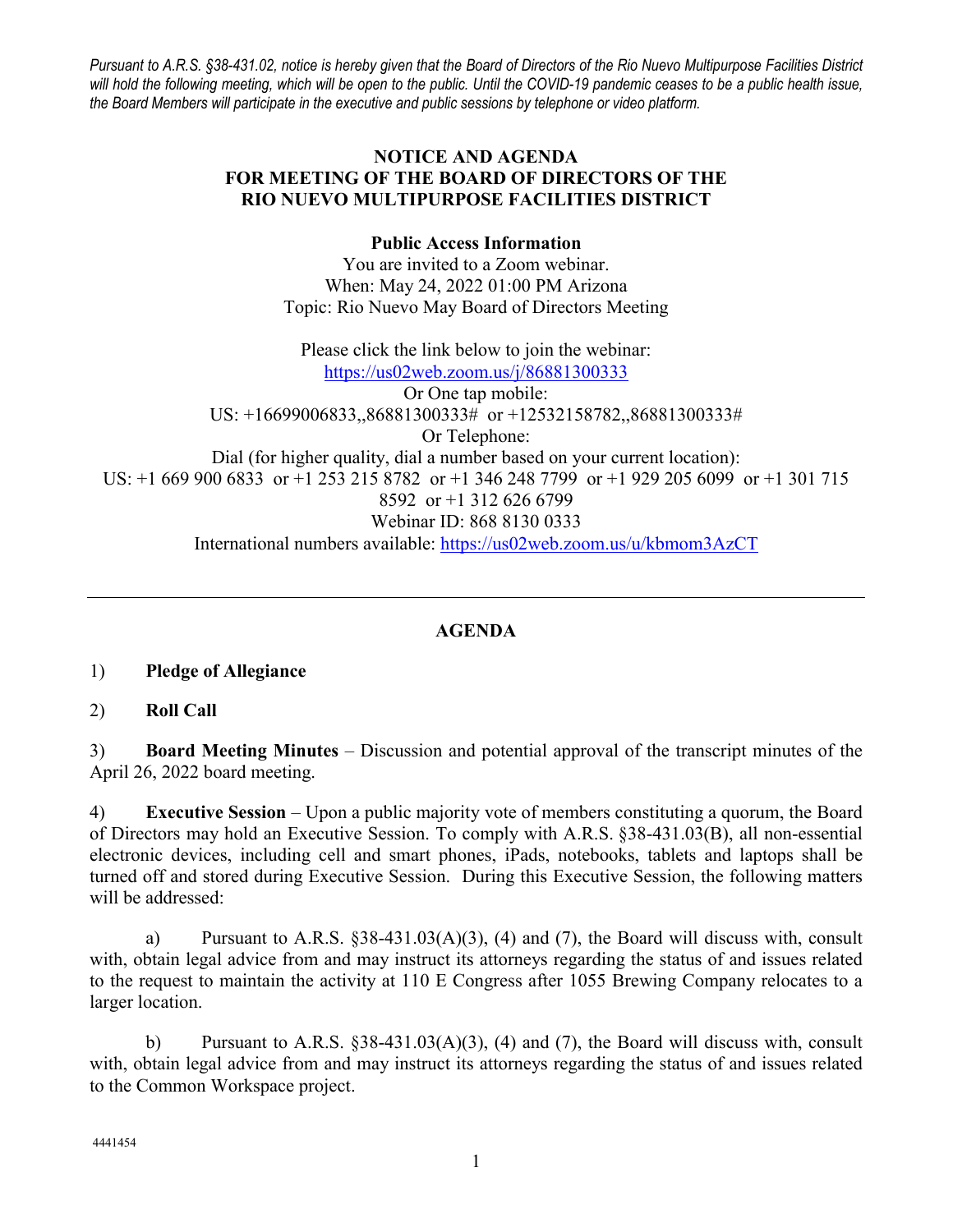*Pursuant to A.R.S. §38-431.02, notice is hereby given that the Board of Directors of the Rio Nuevo Multipurpose Facilities District will hold the following meeting, which will be open to the public. Until the COVID-19 pandemic ceases to be a public health issue, the Board Members will participate in the executive and public sessions by telephone or video platform.*

c) Pursuant to A.R.S.  $\S 38-431.03(A)(3)$ , (4) and (7), the Board will discuss with, consult with, obtain legal advice from and may instruct its attorneys regarding the status of and issues related to the proposed Container Venue on Broadway.

d) Pursuant to A.R.S. §38-431.03(A)(3), (4) and (7), the Board will discuss with, consult with, obtain legal advice from and may instruct its attorneys regarding the status of and issues related to the Board's capital improvements to the Tucson Convention Center.

e) Pursuant to A.R.S.  $\S 38-431.03(A)(3)$ , (4) and (7), the Board will discuss with, consult with, obtain legal advice from and may instruct its attorneys regarding the status of and issues related to the Cadence Project.

f) Pursuant to A.R.S. §38-431.03(A)(3), (4) and (7), the Board will discuss with, consult with, obtain legal advice from and may instruct its attorneys regarding the status of and issues related to the Rio Nuevo personnel.

# 5) **Chairman's Remarks**

The Chairman will provide a brief update on relevant current events, which update may include information related to any and all pending or potential District projects.

# 6) **Financial Report – Update & Discussion Only**

The District's CFO Daniel Meyers will provide the Board with an update on the District's cash positions and related financial issues and will respond to inquiries from the Board.

# 7) **Hearing on 2022-2023 Annual Budget – Discussion Only**

Pursuant to A.R.S. §48-4232 the Board will hold a hearing on its proposed "Budget" for the fiscal year ending June 30, 2023. The Board will discuss, hear testimony and public comments on the proposed Budget. Members of the public wishing to do so may comment by filling out and submitting a speaker card, a copy of which accompanies this agenda, prior to this item being called. Public speaker presentations are limited to three minutes for a total of 15 minutes.

# 8) **2022-2023 Budget – Possible Action**

The Board will consider, discuss and may vote to take action on the proposed Budget which action may include adopting, modifying and/or rejecting such Budget.

# 9) **Response to request for support at 110 E Congress – Possible Action**

The owners of 1055 Brewing are relocating to build a bigger brewing operation. The Board will discuss an immediate plan to keep the restaurant from going vacant. Based upon such discussion the Board may vote to take action, which action could include directing staff and/or counsel to draft and finalize any and all agreements necessary to implement the Board's desires and authorizing the executive officers to execute such agreements.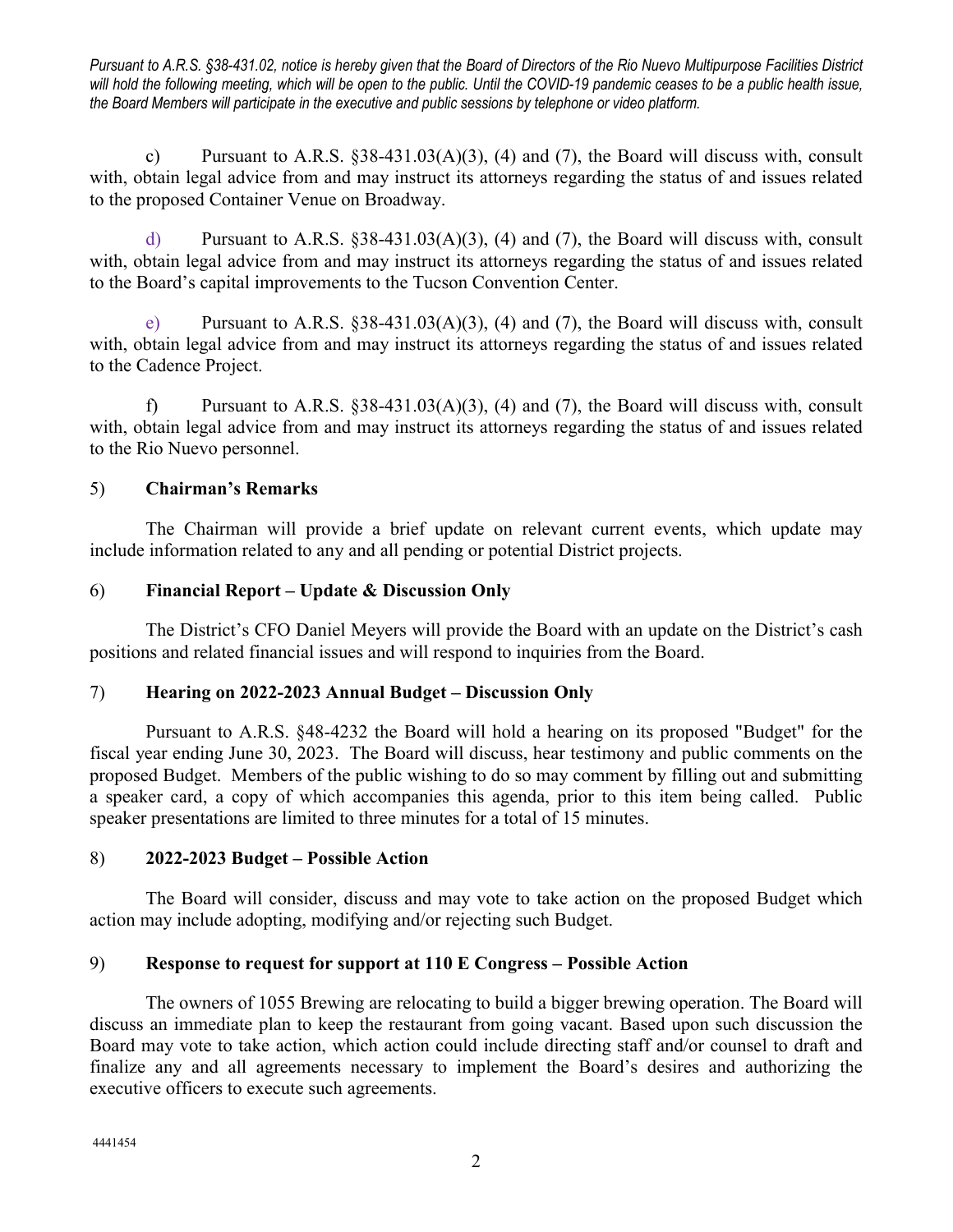*Pursuant to A.R.S. §38-431.02, notice is hereby given that the Board of Directors of the Rio Nuevo Multipurpose Facilities District will hold the following meeting, which will be open to the public. Until the COVID-19 pandemic ceases to be a public health issue, the Board Members will participate in the executive and public sessions by telephone or video platform.*

### 10) **Common Workspace – Possible Action**

Rio Nuevo helped launch the shared workspace known as Common, pre-Covid. There is less interest in shared space today and the operators have a plan to react. The Board will hear an update and discuss the request for assistance from the operators for this project. Based upon such discussion the Board may vote to take action, which action could include directing staff and/or counsel to draft and finalize any and all agreements necessary to implement the Board's desires and authorizing the executive officers to execute such agreements.

#### 11) **Container Venue on Broadway – Possible Action**

The owner and operator of the container restaurant on  $4<sup>th</sup>$  Avenue has a similar plan for Broadway and  $5<sup>th</sup>$ . The Board will discuss ways to activate the parcel, including supporting utility hookups for this project. Based upon such discussion the Board may vote to take action, which action could include directing staff and/or counsel to draft and finalize any and all agreements necessary to implement the Board's desires and authorizing the executive officers to execute such agreements.

#### 12) **Cadence Project – Possible Action**

During its regular March 21, 2021 meeting the Board authorized the necessary actions for it to support the new owners and operators of the property that has been known as the Cadence. The Board will discuss the actions that have been taken and based upon such discussion the Board may vote to take action, which action could include directing staff and/or counsel to draft and finalize any and all agreements necessary to implement the Board's desires and authorizing the executive officers to execute such agreements

### 13) **Personnel – Possible Action**

The Board will evaluate the current staff and compensation levels of the Rio Nuevo personnel. Based upon such discussion the Board may vote to take action, which action could include directing staff and/or counsel to draft and finalize any and all agreements necessary to implement the Board's desires and authorizing the executive officers to execute such agreements.

### 14) **Adjourn**